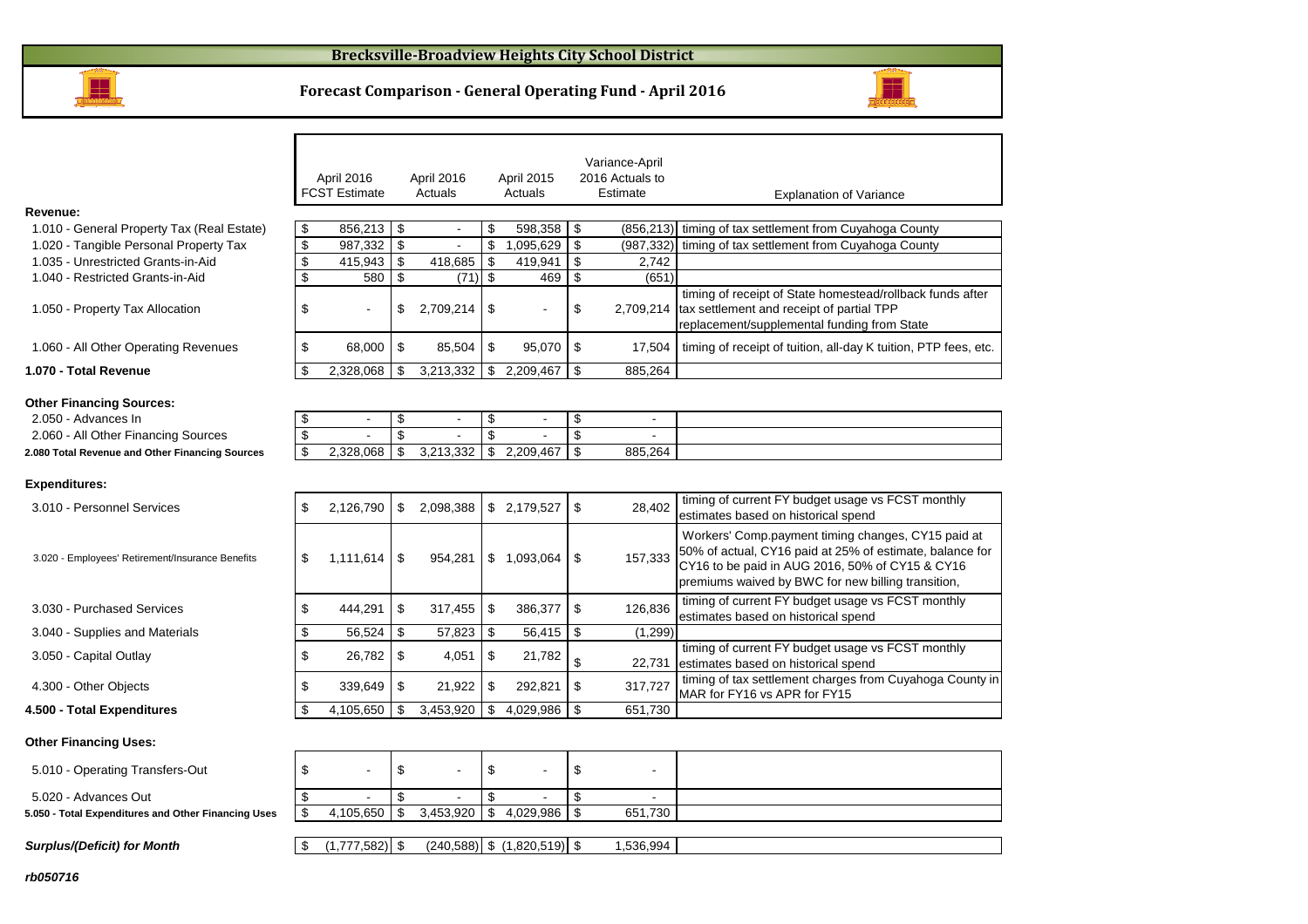## **Brecksville-Broadview Heights City School District**





|                                                        |                           |                                                 |                           |                                         |  | Variance-Current            |                           |                       |                                                                                                                                                                                                                                                     |
|--------------------------------------------------------|---------------------------|-------------------------------------------------|---------------------------|-----------------------------------------|--|-----------------------------|---------------------------|-----------------------|-----------------------------------------------------------------------------------------------------------------------------------------------------------------------------------------------------------------------------------------------------|
|                                                        |                           | <b>Current FYTD</b>                             |                           | <b>Current FYTD</b>                     |  | <b>Prior FYTD</b>           |                           | <b>FYTD Actual to</b> |                                                                                                                                                                                                                                                     |
|                                                        |                           | <b>FCST Estimate</b>                            |                           | Actuals                                 |  | Actuals                     |                           | <b>FCST Estimate</b>  | <b>Explanation of Variance</b>                                                                                                                                                                                                                      |
| Revenue:                                               |                           |                                                 |                           |                                         |  |                             |                           |                       |                                                                                                                                                                                                                                                     |
| 1.010 - General Property Tax (Real Estate)             | \$                        | $30,341,795$ \$ 30,676,014 \$ 30,075,103        |                           |                                         |  |                             | \$                        | 334,219               | increased property tax collections for FY16                                                                                                                                                                                                         |
| 1.020 - Tangible Personal Property Tax                 | $\sqrt[6]{3}$             | $1,866,743$ \$                                  |                           | $1,977,429$ \$                          |  | 2,058,553                   | \$                        | 110,686               | increased property tax collections for FY16                                                                                                                                                                                                         |
| 1.035 - Unrestricted Grants-in-Aid                     | $\boldsymbol{\mathsf{S}}$ | 4,423,278                                       | \$                        | $4,417,344$ \$                          |  | 4,454,574                   | \$                        | (5,934)               |                                                                                                                                                                                                                                                     |
| 1.040 - Restricted Grants-in-Aid                       | $\overline{\mathbf{s}}$   | 5,780                                           | \$                        | 4,802 $\sqrt{$}$                        |  | 417,994                     | \$                        | (978)                 |                                                                                                                                                                                                                                                     |
| 1.050 - Property Tax Allocation                        | \$                        | 2,887,006                                       | \$                        |                                         |  | $5,131,958$ \ \$ 2,873,779  | \$                        |                       | timing of receipt of State homestead/rollback funds (APR in FY16 vs JUN in FY15)<br>2,244,952 after tax settlement and receipt of partial TPP replacement/supplemental funding from<br><b>State</b>                                                 |
| 1.060 - All Other Operating Revenues                   | \$                        | $1,385,602$ \$                                  |                           | 1,197,991   \$ 1,522,053                |  |                             | $\boldsymbol{\mathsf{S}}$ | (187, 611)            | ODE opened non-district excess costs billing system in APR for 2014/15 claims to be<br>filed thus payments will occur later in FY16                                                                                                                 |
| 1.070 - Total Revenue                                  | \$                        | $40,910,204$ \$ $43,405,538$ \$ $41,402,056$ \$ |                           |                                         |  |                             |                           | 2,495,334             |                                                                                                                                                                                                                                                     |
| <b>Other Financing Sources:</b><br>2.050 - Advances In |                           | 40,000 \$                                       |                           | $40,000$ \ \$                           |  | 110,000                     | \$                        | $\blacksquare$        |                                                                                                                                                                                                                                                     |
|                                                        |                           |                                                 |                           |                                         |  |                             |                           |                       | received unanticipated premium refunds from workers' compensation due to safety                                                                                                                                                                     |
| 2.060 - All Other Financing Sources                    | \$                        |                                                 | $\boldsymbol{\mathsf{S}}$ | $28,031$ \$                             |  | 151,089                     | \$                        | 28.031                | program participation and other incentives, transfer in from fund 022 for state-dated<br>checks                                                                                                                                                     |
| 2.080 Total Revenue and Other Financing Sources        | \$                        | 40,950,204                                      |                           | $\frac{1}{2}$ 43,473,569 \ \$41,663,145 |  |                             | -\$                       | 2,523,365             |                                                                                                                                                                                                                                                     |
| <b>Expenditures:</b>                                   |                           |                                                 |                           |                                         |  |                             |                           |                       |                                                                                                                                                                                                                                                     |
| 3.010 - Personnel Services                             | \$                        | 24,109,844                                      |                           | \$24,231,041                            |  | \$24,256,877                | \$                        |                       | Severance payments in FY16 higher than FCST estimate due to additional retirements<br>(121,197) not known when OCT FCST developed, increased .75 fte BEA for ELL teacher and<br>3.35 fte BOSS for special education assistants and bus driver hours |
| 3.020 - Employees' Retirement/Insurance Benefits       | \$                        | 8,048,059                                       | \$                        | 7,935,995                               |  | \$7,940,623                 | -\$                       |                       | Workers' Comp.payment timing changes, CY15 paid at 50% of actual, CY16 paid at<br>112,064 25% of estimate, balance for CY16 to be paid in AUG 2016, 50% of CY15 & CY16<br>premiums waived by BWC for new billing transition,                        |
| 3.030 - Purchased Services                             | \$                        | 3,966,510                                       | \$                        |                                         |  | $3,355,812$ \ \$ 3,769,825  | \$                        |                       | reduction in expenses for charter/community school students and winter utility costs,<br>610,698 timing of current FY budget usage vs FCST monthly estimates based on historical<br>spend                                                           |
| 3.040 - Supplies and Materials                         | \$                        | 939,685                                         | $\boldsymbol{\mathsf{S}}$ | 734,948 \$                              |  | 863,015                     | $\boldsymbol{\mathsf{S}}$ | 204,737               | timing of current FY budget usage vs FCST monthly estimates based on historical<br>spend                                                                                                                                                            |
| 3.050 - Capital Outlay                                 | \$                        | $90,217$ \$                                     |                           | $89,545$ \$                             |  | $113,559$ \$                |                           | 672                   |                                                                                                                                                                                                                                                     |
| 4.300 - Other Objects                                  | \$                        | 748,020 \$                                      |                           | $671,895$ \$                            |  | 651,478                     | \$                        | 76,125                | timing of current FY budget usage vs FCST monthly estimates based on historical<br>spend                                                                                                                                                            |
| 4.500 - Total Expenditures                             |                           | 37,902,335 \$ 37,019,236 \$ 37,595,377          |                           |                                         |  |                             | -\$                       | 883,099               |                                                                                                                                                                                                                                                     |
| <b>Other Financing Uses:</b>                           |                           |                                                 |                           |                                         |  |                             |                           |                       |                                                                                                                                                                                                                                                     |
| 5.010 - Operating Transfers-Out                        | \$                        | $\overline{300,325}$ \$                         |                           | $308,310$ \$                            |  | 298,291                     | \$                        | (7, 985)              | increased annual contribution to CAPA                                                                                                                                                                                                               |
| 5.020 - Advances Out                                   | $\mathfrak{S}$            | $40,000$ \$                                     |                           | 40,000 $\vert$ \$                       |  |                             | $\boldsymbol{\mathsf{S}}$ |                       |                                                                                                                                                                                                                                                     |
| 5.050 - Total Expenditures and Other Financing Uses    | $\sqrt[6]{3}$             | 38,242,660 \$ 37,367,546 \$ 37,893,668          |                           |                                         |  |                             | \$                        | 875,114               |                                                                                                                                                                                                                                                     |
| Surplus/(Deficit) FYTD                                 | \$                        | $2,707,544$ \$                                  |                           |                                         |  | $6,106,023$ \$ 3,769,477 \$ |                           | 3,398,479             |                                                                                                                                                                                                                                                     |

**rb050716**

anyso<br>T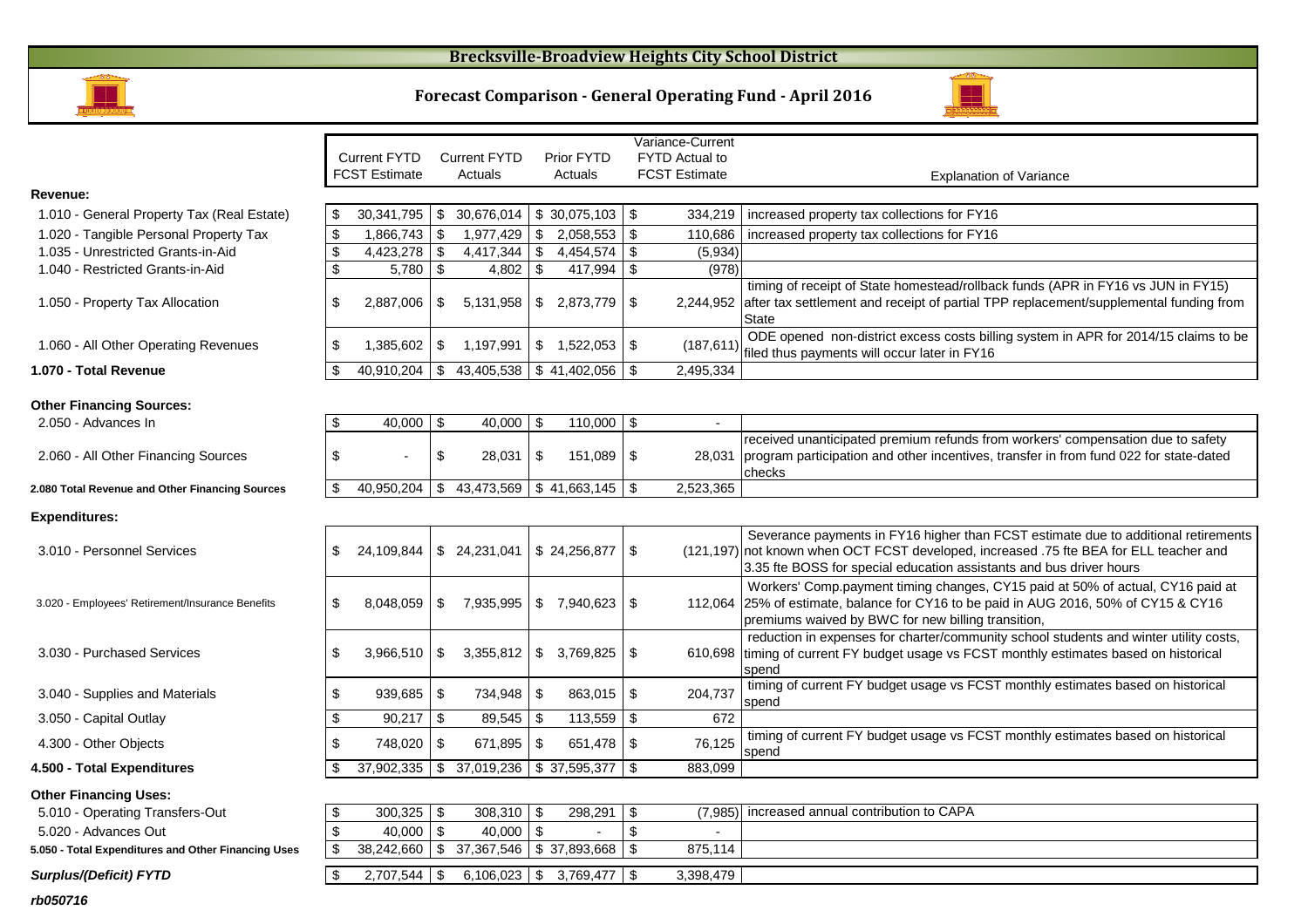|                 | <b>Brecksville-Broadview Heights City School District</b>                           |                      |                |                |                |                                                                     |                      |                       |                |              |  |  |
|-----------------|-------------------------------------------------------------------------------------|----------------------|----------------|----------------|----------------|---------------------------------------------------------------------|----------------------|-----------------------|----------------|--------------|--|--|
|                 |                                                                                     |                      |                |                |                | <b>Revenue Analysis Report - General Operating Fund Only - FY16</b> |                      |                       |                |              |  |  |
|                 |                                                                                     | <b>Local Revenue</b> |                |                | Federal        |                                                                     | <b>State Revenue</b> |                       |                |              |  |  |
| $2015 - 2016$   | <b>Taxes</b><br>Real                                                                | Personal             |                | <b>Other</b>   |                | <b>Unrestricted</b><br>Grants-                                      | Property<br>Tax      | Restricted<br>Grants- | Non-           | <b>Total</b> |  |  |
|                 | <b>Estate</b>                                                                       | Property             | Interest       | Local          |                | in-Aid                                                              | <b>Allocation</b>    | in-Aid                | Operating*     | Revenue      |  |  |
| July            | 9,761,000                                                                           |                      | 835            | 55,984         | 1,566          | 421,978                                                             |                      | 551                   |                | 10,241,914   |  |  |
| <b>August</b>   | 4,046,582                                                                           | 879,411              | 41,884         | 238,970        | 507            | 526,511                                                             | 399,020              | 596                   | $\blacksquare$ | 6,133,481    |  |  |
| September       |                                                                                     |                      | 10,313         | 105,025        | 14,474         | 422,006                                                             | $\blacksquare$       | 573                   | $\blacksquare$ | 552,391      |  |  |
| <b>October</b>  |                                                                                     |                      | 10,795         | 102,940        | 6,279          | 421,648                                                             | 2,009,555            | 573                   | 13,642         | 2,565,432    |  |  |
| <b>November</b> |                                                                                     |                      | 11,465         | 97,930         | 7,012          | 421,644                                                             |                      | 602                   |                | 538,654      |  |  |
| <b>December</b> |                                                                                     |                      | 10,638         | 92,647         | 13,269         | 420,683                                                             | 14,259               | 578                   | 45,250         | 597,324      |  |  |
| <b>January</b>  | 3,802,000                                                                           | $\blacksquare$       | 825            | 57,316         | 4,185          | 517,567                                                             | $\overline{a}$       | 578                   | 1,210          | 4,383,681    |  |  |
| February        | 12,324,000                                                                          | $\blacksquare$       | 28,912         | 35,508         | 5,844          | 430,430                                                             | $\blacksquare$       | 636                   | 7,929          | 12,833,260   |  |  |
| <b>March</b>    | 742,432                                                                             | 1,098,018            | 31,138         | 119,349        | 6,875          | 416,192                                                             |                      | 186                   |                | 2,414,190    |  |  |
| <b>April</b>    |                                                                                     |                      | 4,922          | 86,809         | 3,618          | 418,685                                                             | 2,709,214            | (71)                  |                | 3,223,177    |  |  |
| <b>May</b>      |                                                                                     |                      |                |                |                |                                                                     |                      |                       |                |              |  |  |
| June            | $\blacksquare$                                                                      | $\blacksquare$       | $\blacksquare$ | $\blacksquare$ | $\blacksquare$ | $\blacksquare$                                                      | $\blacksquare$       | $\overline{a}$        | $\blacksquare$ | $\sim$       |  |  |
| Totals          | \$30,676,014                                                                        | \$1,977,429          | \$151,729      | \$992,477      | \$63,630       | \$4,417,344                                                         | \$5,132,048          | \$4,802               | \$68,031       | \$43,483,504 |  |  |
| % of Total      | 70.55%                                                                              | 4.55%                | 0.35%          | 2.28%          | 0.15%          | 10.16%                                                              | 11.80%               | 0.01%                 | 0.16%          |              |  |  |
|                 | *Non-Operating Revenue includes advances in, and refund of prior year expenditures. |                      |                |                |                |                                                                     |                      |                       |                | rb050716     |  |  |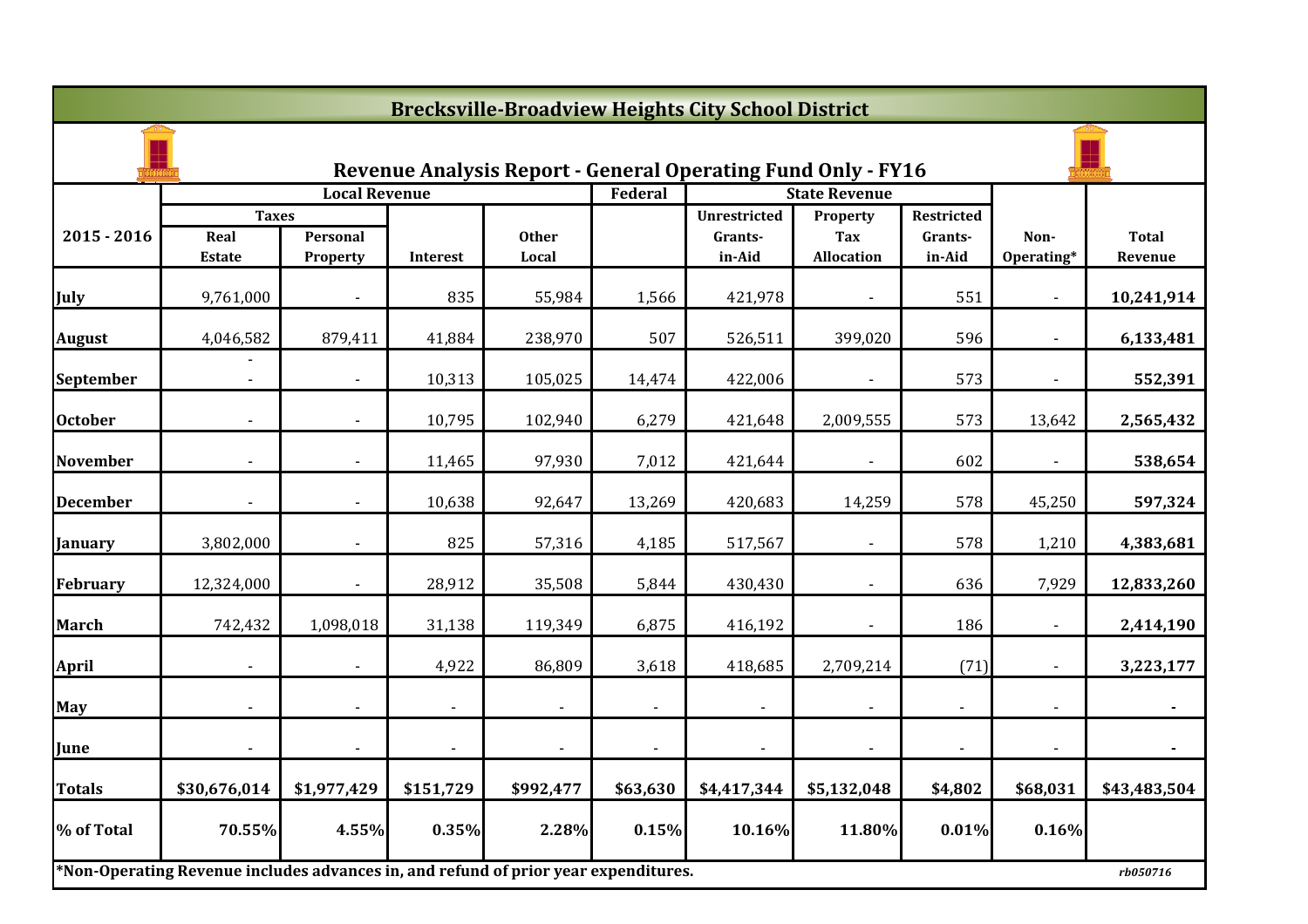|                | <b>Brecksville-Broadview Heights City School District</b>                                                                 |                          |                          |                 |                |                      |                          |                                 |  |  |  |  |
|----------------|---------------------------------------------------------------------------------------------------------------------------|--------------------------|--------------------------|-----------------|----------------|----------------------|--------------------------|---------------------------------|--|--|--|--|
|                | <b>Expenditure Analysis Report - General Operating Fund - FY16</b>                                                        |                          |                          |                 |                |                      |                          |                                 |  |  |  |  |
| 2015-2016      | <b>Salaries</b>                                                                                                           | <b>Benefits</b>          | <b>Services</b>          | <b>Supplies</b> | Equipment      | Dues/<br><b>Fees</b> | Non-<br>Operating*       | <b>Total</b><br><b>Expenses</b> |  |  |  |  |
| July           | 2,704,810                                                                                                                 | 755,464                  | 304,744                  | 102,425         | 291            | 18,973               | 40,000                   | 3,926,707                       |  |  |  |  |
| August         | 1,824,099                                                                                                                 | 753,933                  | 441,925                  | 108,406         | 5,656          | 263,814              |                          | 3,397,833                       |  |  |  |  |
| September      | 2,213,559                                                                                                                 | 717,917                  | 233,677                  | 105,960         | 12,411         | 9,340                |                          | 3,292,864                       |  |  |  |  |
| <b>October</b> | 2,307,848                                                                                                                 | 815,160                  | 316,453                  | 109,880         | 33,636         | 23,706               |                          | 3,606,683                       |  |  |  |  |
| November       | 2,378,774                                                                                                                 | 801,972                  | 356,944                  | 49,230          | 3,118          | 7,626                | $\overline{\phantom{a}}$ | 3,597,664                       |  |  |  |  |
| December       | 3,353,643                                                                                                                 | 796,725                  | 334,707                  | 48,116          | 15,508         | 9,776                | 297,635                  | 4,856,110                       |  |  |  |  |
| January        | 2,686,805                                                                                                                 | 792,506                  | 423,938                  | 51,132          | 7,021          | 14,961               | 10,675                   | 3,987,038                       |  |  |  |  |
| February       | 2,304,026                                                                                                                 | 778,282                  | 296,644                  | 48,679          | 5,479          | 6,803                | $\blacksquare$           | 3,439,913                       |  |  |  |  |
| March          | 2,359,089                                                                                                                 | 769,755                  | 329,325                  | 53,297          | 2,374          | 294,974              | $\blacksquare$           | 3,808,814                       |  |  |  |  |
| April          | 2,098,388                                                                                                                 | 954,281                  | 317,455                  | 57,823          | 4,051          | 21,922               | $\blacksquare$           | 3,453,920                       |  |  |  |  |
| May            |                                                                                                                           | $\overline{\phantom{a}}$ | $\overline{\phantom{a}}$ |                 | $\blacksquare$ |                      | $\overline{\phantom{a}}$ |                                 |  |  |  |  |
| June           |                                                                                                                           |                          | $\overline{\phantom{a}}$ |                 |                | $\blacksquare$       | $\blacksquare$           |                                 |  |  |  |  |
| <b>TOTALS</b>  | \$24,231,041                                                                                                              | \$7,935,995              | \$3,355,812              | \$734,948       | \$89,545       | \$671,895            | \$348,310                | \$37,367,546                    |  |  |  |  |
| % of Total     | 64.85%                                                                                                                    | 21.24%                   | 8.98%                    | 1.97%           | 0.24%          | 1.80%                | 0.93%                    |                                 |  |  |  |  |
|                | *Non-Operating expenses include advances and transfers out.<br>Operating Fund includes General Fund (001) only for FY2016 |                          |                          |                 |                |                      |                          | rb050716                        |  |  |  |  |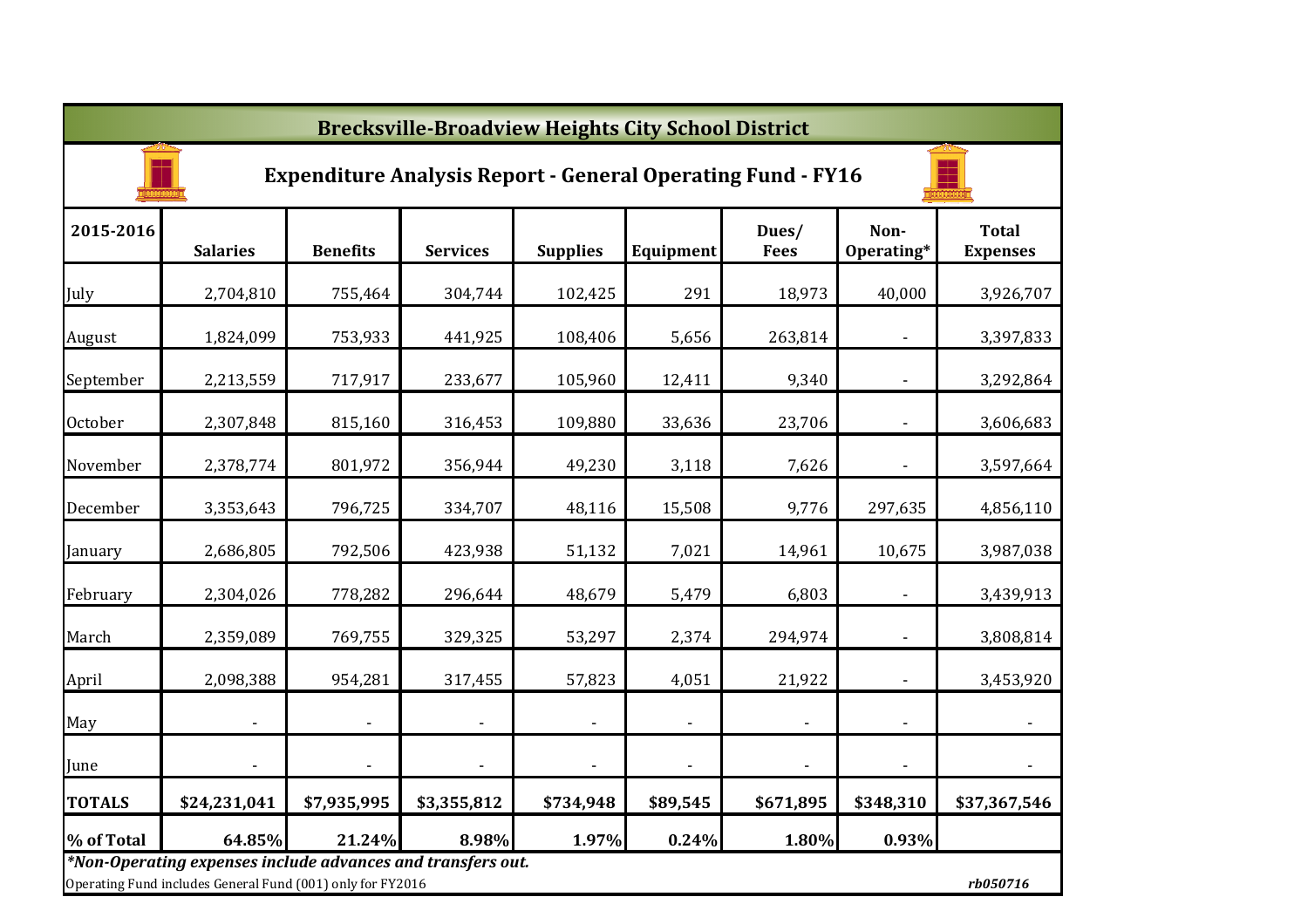|     | <b>Brecksville-Broadview Heights City School District</b> |                  |                 |                    |                     |                                  |                 |                     |                     |  |  |
|-----|-----------------------------------------------------------|------------------|-----------------|--------------------|---------------------|----------------------------------|-----------------|---------------------|---------------------|--|--|
|     |                                                           |                  |                 |                    |                     |                                  |                 |                     |                     |  |  |
|     | April 30, 2016                                            |                  |                 |                    |                     | <b>FINSUMM Financial Summary</b> |                 |                     |                     |  |  |
|     | "where fine education is a heritage"                      |                  |                 |                    |                     |                                  |                 |                     |                     |  |  |
|     |                                                           | <b>Beginning</b> | <b>Monthly</b>  | <b>Fiscal Year</b> | <b>Monthly</b>      | <b>Fiscal Year</b>               | <b>Current</b>  |                     | <b>Unencumbered</b> |  |  |
|     | <b>Fund Fund Name</b>                                     | <b>Balance</b>   | <b>Receipts</b> | <b>To Date</b>     | <b>Expenditures</b> | <b>To Date</b>                   | Fund            | Current             | Fund                |  |  |
|     |                                                           | 7/1/2015         |                 | Receipts           |                     | <b>Expenditures</b>              | <b>Balance</b>  | <b>Encumbrances</b> | <b>Balance</b>      |  |  |
| 001 | General Fund                                              | \$10,103,705.16  | \$3,213,333.08  | \$43,473,658.93    | \$3,453,920.17      | \$37,367,542.59                  | \$16,209,821.50 | \$1,309,699.75      | \$14,900,121.75     |  |  |
| 002 | Bond Retirement                                           | \$3,253,726.48   | \$147,532.09    | \$2,760,205.23     | \$0.00              | \$2,384,025.84                   | 3,629,905.87    | \$0.00              | 3,629,905.87        |  |  |
| 003 | Permanent Improvement                                     | \$948,139.41     | \$99,732.71     | \$1,751,195.12     | \$47,094.44         | \$1,366,251.58                   | 1,333,082.95    | \$327,153.14        | 1,005,929.81        |  |  |
| 004 | <b>Building Fund</b>                                      | \$150,953.36     | \$0.00          | \$91,500.00        | \$0.00              | \$136,000.00                     | 106,453.36      | \$0.00              | 106,453.36          |  |  |
| 006 | Food Service                                              | \$367,986.08     | \$142,640.23    | \$1,215,837.22     | \$111,708.54        | \$1,222,059.83                   | 361,763.47      | \$154,192.03        | 207,571.44          |  |  |
| 007 | <b>Special Trust</b>                                      | \$89,587.23      | \$17,137.41     | \$54,785.93        | \$458.00            | \$68,976.22                      | 75,396.94       | \$5,713.10          | 69,683.84           |  |  |
| 009 | <b>Uniform Supplies</b>                                   | \$119,404.78     | \$12,450.32     | \$281,444.27       | \$6,034.61          | \$251,729.89                     | 149,119.16      | \$27,123.76         | 121,995.40          |  |  |
| 014 | Rotary - Internal Services                                | \$136,276.93     | \$26,073.25     | \$325,152.16       | \$38,965.90         | \$205,036.77                     | 256,392.32      | \$118,075.56        | 138,316.76          |  |  |
| 018 | Public School Support                                     | \$140,784.71     | \$1,200.21      | \$77,029.24        | \$6,735.65          | \$64,537.21                      | 153,276.74      | \$19,082.49         | 134,194.25          |  |  |
| 019 | Other Grants                                              | \$207,230.45     | \$22,162.56     | \$159,298.75       | \$15,045.97         | \$137,478.10                     | 229,051.10      | \$16,402.54         | 212,648.56          |  |  |
| 020 | Child Care Fund                                           | \$98,887.29      | \$42,848.83     | \$401,633.35       | \$29,281.98         | \$350,325.91                     | 150,194.73      | \$7,758.92          | 142,435.81          |  |  |
| 022 | Unclaimed Funds                                           | \$7,928.97       | \$0.00          | \$0.00             | \$0.00              | \$7,928.97                       | 0.00            | \$0.00              | 0.00                |  |  |
| 200 | <b>Student Managed Funds</b>                              | \$137,172.80     | \$23,191.55     | \$203,304.80       | \$33,973.40         | \$179,747.02                     | 160,730.58      | \$43,250.82         | 117,479.76          |  |  |
| 300 | District Managed Funds                                    | \$216,204.11     | \$52,068.31     | \$446,149.00       | \$29,651.56         | \$424,856.54                     | 237,496.57      | \$112,946.63        | 124,549.94          |  |  |
| 401 | <b>Auxiliary Services</b>                                 | \$50,112.65      | \$34.99         | \$338,097.19       | \$24,529.54         | \$227,455.27                     | 160,754.57      | \$59,667.79         | 101,086.78          |  |  |
| 451 | OneNet (Data Communication)                               | \$0.00           | \$0.00          | \$10,800.00        | \$0.00              | \$10,800.00                      | 0.00            | \$0.00              | 0.00                |  |  |
| 499 | Miscellaneous State Grants                                | \$16,789.67      | \$3,000.00      | \$13,000.00        | \$3,706.20          | \$35,002.05                      | (5,212.38)      | \$4,025.90          | (9, 238.28)         |  |  |
| 516 | <b>IDEA-B</b>                                             | \$36,434.87      | \$26,431.09     | \$470,889.06       | \$12,132.68         | \$508,305.32                     | (981.39)        | \$190,426.91        | (191, 408.30)       |  |  |
| 551 | Title III - Limited English Proficiency                   | \$0.00           | \$0.00          | \$12,414.24        | \$0.00              | \$12,414.24                      | 0.00            | \$0.00              | 0.00                |  |  |
| 572 | Title I - Disadvantaged Children                          | \$18,826.95      | \$20,635.70     | \$201,046.80       | \$20,635.70         | \$222,378.68                     | (2,504.93)      | \$256.00            | (2,760.93)          |  |  |
| 587 | Preschool                                                 | \$0.00           | \$1,461.36      | \$16,877.27        | \$1,461.36          | \$16,877.27                      | 0.00            | \$0.00              | 0.00                |  |  |
| 590 | Title II-A - Improving Teacher Quality                    | \$5,965.30       | \$3,787.71      | \$37,070.52        | \$3,787.71          | \$43,396.57                      | (360.75)        | \$3,600.00          | (3,960.75)          |  |  |
| 599 | Miscellaneous Federal Grants                              | \$0.00           | \$0.00          | \$0.00             | \$0.00              | \$0.00                           | 0.00            | \$0.00              | 0.00                |  |  |
|     |                                                           |                  |                 |                    |                     |                                  |                 |                     |                     |  |  |
|     | <b>Grand Totals (ALL Funds)</b>                           | \$16,106,117.20  | \$3,855,721.40  | \$52,341,389.08    | \$3,839,123.41      | \$45,243,125.87                  | \$23,204,380.41 | \$2,399,375.34      | \$20,805,005.07     |  |  |
|     |                                                           |                  |                 |                    |                     |                                  |                 |                     |                     |  |  |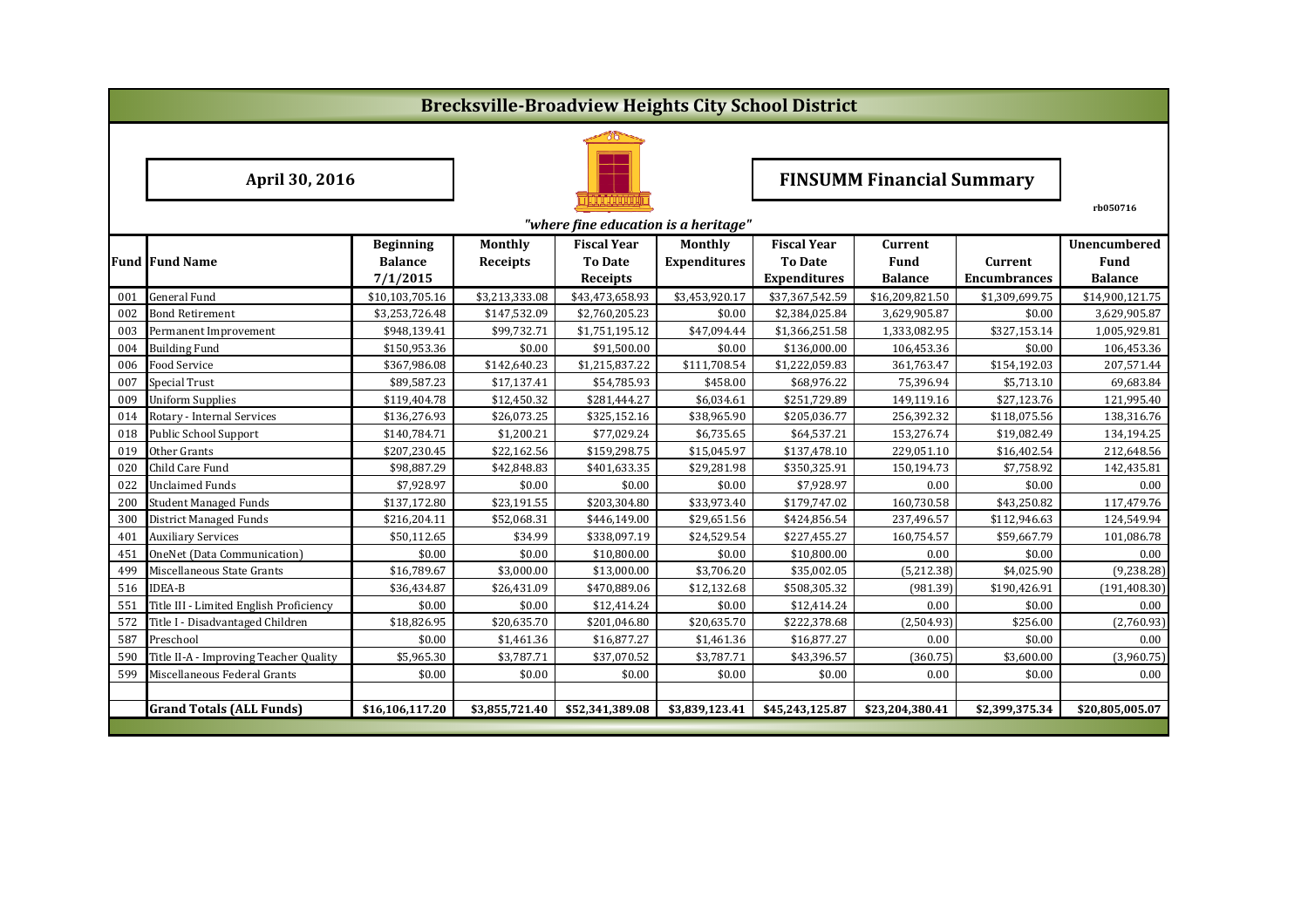### *Brecksville-Broadview Heights Board of Education*



### *Approved Funds for 2015/2016*



|          |                                                     | This report is a listing of all grant funds authorized and received throughout the 2015/2016 fiscal year. |                   |             |                 |  |  |  |  |  |  |  |
|----------|-----------------------------------------------------|-----------------------------------------------------------------------------------------------------------|-------------------|-------------|-----------------|--|--|--|--|--|--|--|
|          |                                                     | <b>Authorized</b>                                                                                         | Non-Public        | Monthly     | Amount          |  |  |  |  |  |  |  |
| Fund     | <b>Description</b>                                  | Amount                                                                                                    | <b>Authorized</b> | Amount      | <b>Received</b> |  |  |  |  |  |  |  |
|          |                                                     |                                                                                                           | Amount            | Received    | FY-to-date      |  |  |  |  |  |  |  |
|          | <b>State Grants</b>                                 |                                                                                                           |                   |             |                 |  |  |  |  |  |  |  |
|          | 451/9016 Network Connectivity Subsidy               | \$10,800.00                                                                                               | \$0.00            | \$0.00      | \$10,800.00     |  |  |  |  |  |  |  |
|          |                                                     |                                                                                                           |                   |             |                 |  |  |  |  |  |  |  |
|          | <b>Auxiliary Services</b>                           |                                                                                                           |                   |             |                 |  |  |  |  |  |  |  |
|          | 401/9016 Assumption                                 | \$196,376.74                                                                                              | \$196,376.74      | \$0.00      | \$180,975.03    |  |  |  |  |  |  |  |
|          | 401/9116 Lawrence School                            | \$81,344.34                                                                                               | \$81,344.34       | \$0.00      | \$89,247.96     |  |  |  |  |  |  |  |
|          | 401/9216 South Suburban Mont.                       | \$61,624.50                                                                                               | \$61,624.50       | \$0.00      | \$66,935.97     |  |  |  |  |  |  |  |
|          |                                                     |                                                                                                           |                   |             |                 |  |  |  |  |  |  |  |
|          | <b>CAPA</b>                                         |                                                                                                           |                   |             |                 |  |  |  |  |  |  |  |
| 499/9016 | Ohio Dept. of Health Youth Tobacco                  | \$50,000.00                                                                                               | \$0.00            | \$3,000.00  | \$13,000.00     |  |  |  |  |  |  |  |
|          | <b>Reduction Use</b>                                |                                                                                                           |                   |             |                 |  |  |  |  |  |  |  |
|          |                                                     |                                                                                                           |                   |             |                 |  |  |  |  |  |  |  |
|          | <b>Total State Funds</b>                            | \$400,145.58                                                                                              | \$339,345.58      | \$3,000.00  | \$360,958.96    |  |  |  |  |  |  |  |
|          |                                                     |                                                                                                           |                   |             |                 |  |  |  |  |  |  |  |
|          | <b>Federal Grants</b>                               |                                                                                                           |                   |             |                 |  |  |  |  |  |  |  |
|          | 516/9016 IDEA-B Special Education FY16              | \$728,523.07                                                                                              | \$7,396.17        | \$26,431.09 | \$470,889.06    |  |  |  |  |  |  |  |
|          | 516/9015 IDEA-B Special Education FY15              | \$770,074.29                                                                                              | \$12,034.42       | \$0.00      | \$0.00          |  |  |  |  |  |  |  |
|          |                                                     |                                                                                                           |                   |             |                 |  |  |  |  |  |  |  |
|          | 551/9016 Title III Limited English Proficiency FY16 | \$11,479.07                                                                                               | \$0.00            | \$0.00      | \$12,414.24     |  |  |  |  |  |  |  |
|          | 551/9015 Title III Limited English Proficiency FY15 | \$14,496.57                                                                                               | \$0.00            | \$0.00      | \$0.00          |  |  |  |  |  |  |  |
|          |                                                     |                                                                                                           |                   |             |                 |  |  |  |  |  |  |  |
|          | 572/9016 Title I FY16                               | \$285,827.00                                                                                              | \$4,018.80        | \$20,635.70 | \$178,181.83    |  |  |  |  |  |  |  |
|          | 572/9015 Title I FY15                               | \$314,929.97                                                                                              | \$0.00            | \$0.00      | \$22,864.97     |  |  |  |  |  |  |  |
|          |                                                     |                                                                                                           |                   |             |                 |  |  |  |  |  |  |  |
|          | 587/9016 Preschool Special Education FY16           | \$20,192.98                                                                                               | \$0.00            | \$1,461.36  | \$16,877.27     |  |  |  |  |  |  |  |
|          | 587/9015 Preschool Special Education FY15           | \$20,190.02                                                                                               | \$0.00            | \$0.00      | \$0.00          |  |  |  |  |  |  |  |
|          |                                                     |                                                                                                           |                   |             |                 |  |  |  |  |  |  |  |
|          | 590/9016 Title II-A Improving Teacher Quality FY16  | \$60,047.77                                                                                               | \$3,064.58        | \$3,787.71  | \$34,912.09     |  |  |  |  |  |  |  |
|          | 590/9015 Title II-A Improving Teacher Quality FY15  | \$63,805.40                                                                                               | \$316.00          | \$0.00      | \$2,158.43      |  |  |  |  |  |  |  |
|          |                                                     |                                                                                                           |                   |             |                 |  |  |  |  |  |  |  |
|          | <b>Total Federal Funds</b>                          | \$2,289,566.14                                                                                            | \$26,829.97       | \$52,315.86 | \$738,297.89    |  |  |  |  |  |  |  |
|          |                                                     |                                                                                                           |                   |             |                 |  |  |  |  |  |  |  |
| rb050716 |                                                     |                                                                                                           |                   |             |                 |  |  |  |  |  |  |  |
|          |                                                     |                                                                                                           |                   |             |                 |  |  |  |  |  |  |  |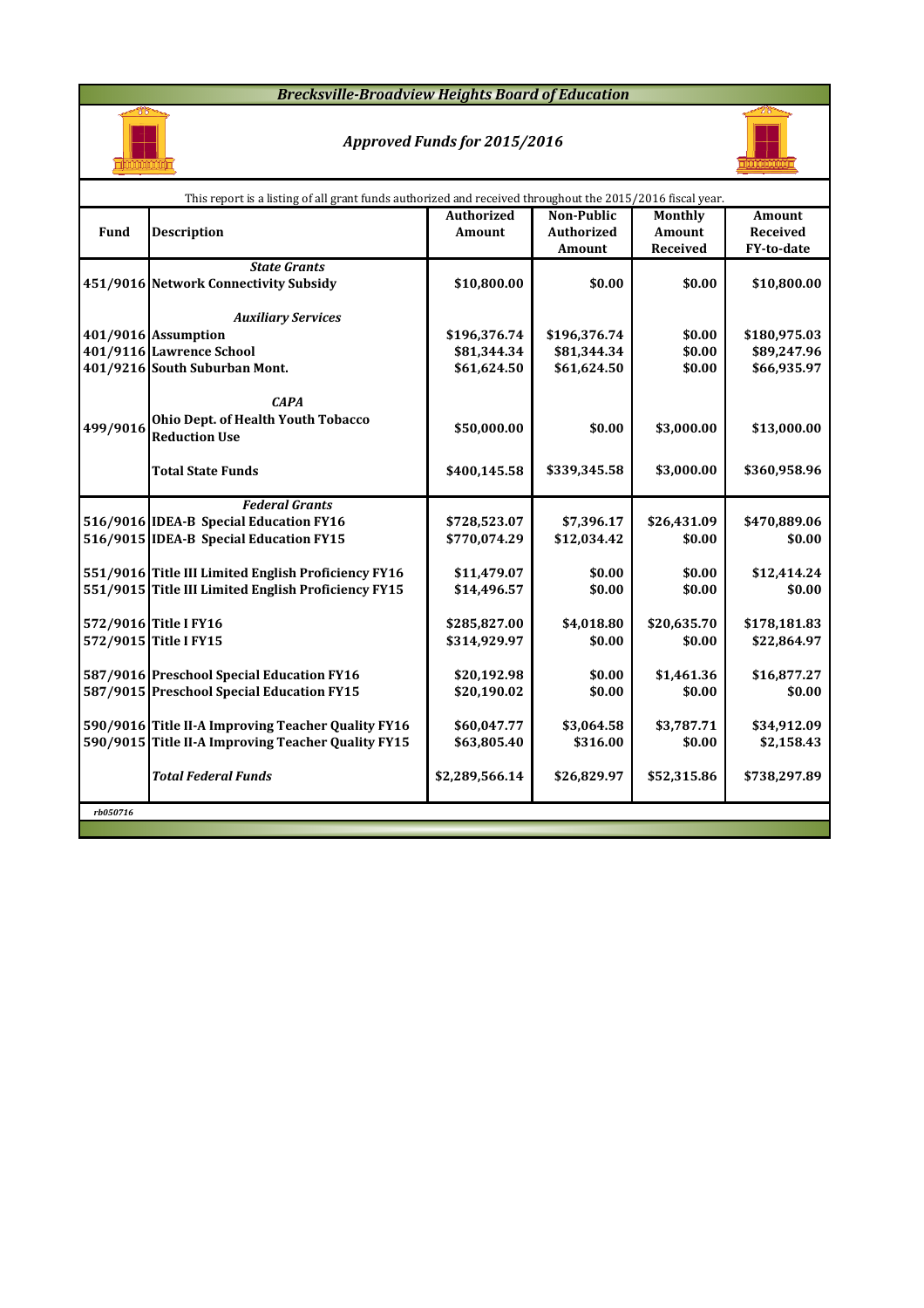*Brecksville-Broadview Heights Board of Education*

# *Record of Advances for 2015/2016*



*as of 04/30/16*

|                 | <i>us vj v4/50/10</i>        |             |                |                             |             |                       |               |  |  |  |  |
|-----------------|------------------------------|-------------|----------------|-----------------------------|-------------|-----------------------|---------------|--|--|--|--|
|                 |                              |             |                | INITIAL ADVANCE INFORMATION |             | <b>ADVANCE RETURN</b> |               |  |  |  |  |
| <b>Date</b>     | <b>Board</b>                 | <b>FROM</b> | T <sub>0</sub> | <b>Fund</b>                 |             | <b>Date</b>           |               |  |  |  |  |
| <b>Approved</b> | <b>Resolution</b>            | <b>Fund</b> | <b>Fund</b>    | <b>Name</b>                 | Amount      | <b>Returned</b>       | <b>Amount</b> |  |  |  |  |
| 8/24/2015       |                              | 001         | 009            | Uniform School<br>Supplies  | \$40,000.00 | 12/31/2015            | \$40,000.00   |  |  |  |  |
|                 |                              |             |                |                             |             |                       |               |  |  |  |  |
|                 |                              |             |                |                             |             |                       |               |  |  |  |  |
|                 |                              |             |                |                             |             |                       |               |  |  |  |  |
|                 |                              |             |                |                             |             |                       |               |  |  |  |  |
|                 |                              |             |                |                             |             |                       |               |  |  |  |  |
|                 | TOTAL Advances for 2015-2016 | \$40,000.00 |                | \$40,000.00                 |             |                       |               |  |  |  |  |
|                 | <b>Advances Outstanding</b>  |             |                | \$0.00                      |             |                       |               |  |  |  |  |
| rb050716        |                              |             |                |                             |             |                       |               |  |  |  |  |
|                 |                              |             |                |                             |             |                       |               |  |  |  |  |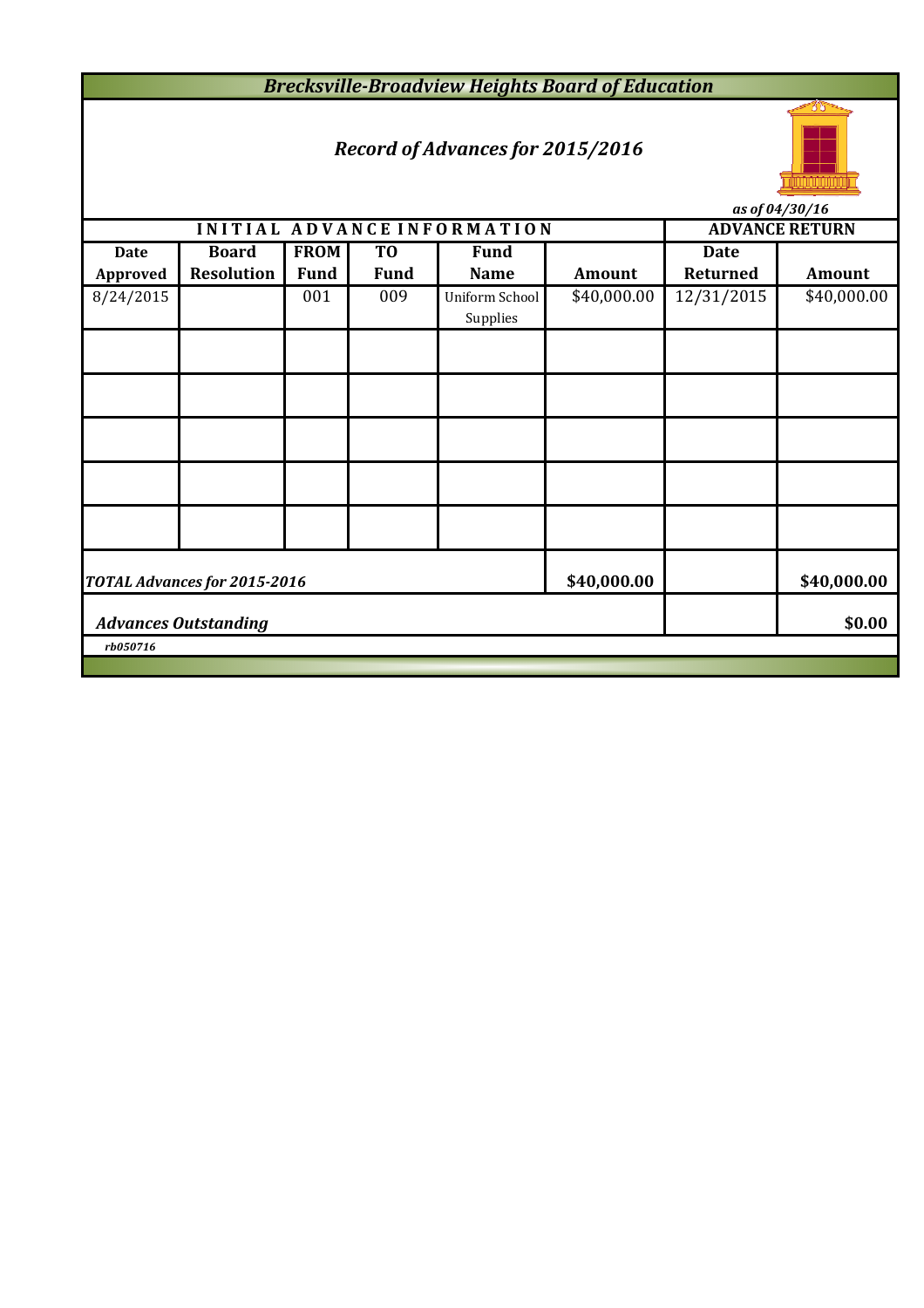| <b>Brecksville-Broadview Heights City School District</b> |                            |    |               |    |               |  |  |  |  |
|-----------------------------------------------------------|----------------------------|----|---------------|----|---------------|--|--|--|--|
|                                                           | <b>Cash Reconciliation</b> |    |               |    | 78            |  |  |  |  |
|                                                           | April 30, 2016             |    |               |    |               |  |  |  |  |
| <b>FINSUM Balance</b>                                     |                            |    |               | \$ | 23,204,380.41 |  |  |  |  |
| <b>Bank Balance:</b><br>Charter One - General             |                            | \$ | 3,909,668.08  |    |               |  |  |  |  |
|                                                           |                            |    |               |    |               |  |  |  |  |
| Investments:                                              |                            |    |               |    |               |  |  |  |  |
| <b>STAR Ohio</b>                                          | 1,887.21                   |    |               |    |               |  |  |  |  |
| Meeder Investment Management                              | 14,391,737.58              |    |               |    |               |  |  |  |  |
| <b>First Federal</b>                                      | 2,058,520.40               |    |               |    |               |  |  |  |  |
| Westfield Bank                                            | 3,004,944.81               |    |               |    |               |  |  |  |  |
|                                                           |                            | \$ | 19,457,090.00 |    |               |  |  |  |  |
| <b>Petty Cash:</b>                                        |                            |    |               |    |               |  |  |  |  |
| Chippewa                                                  | 100.00                     |    |               |    |               |  |  |  |  |
| <b>Highland Drive</b>                                     | 100.00                     |    |               |    |               |  |  |  |  |
| Hilton                                                    | 100.00                     |    |               |    |               |  |  |  |  |
| <b>Central School</b>                                     | 100.00                     |    |               |    |               |  |  |  |  |
| Middle School                                             | 150.00                     |    |               |    |               |  |  |  |  |
| <b>Student Activity</b>                                   | 300.00                     |    |               |    |               |  |  |  |  |
| <b>High School</b>                                        | 150.00                     |    |               |    |               |  |  |  |  |
| Transportation                                            | 150.00                     |    |               |    |               |  |  |  |  |
| <b>Board Office</b>                                       | 150.00                     |    |               |    |               |  |  |  |  |
| Beekeepers                                                | 150.00                     | \$ |               |    |               |  |  |  |  |
|                                                           |                            |    | 1,450.00      |    |               |  |  |  |  |
| <b>Change Fund:</b><br>Middle School Athletics            |                            |    |               |    |               |  |  |  |  |
| Middle School Concessions                                 |                            |    |               |    |               |  |  |  |  |
|                                                           | 4,000.00                   |    |               |    |               |  |  |  |  |
| <b>High School Athletics</b><br><b>Food Services</b>      | 1,097.00                   |    |               |    |               |  |  |  |  |
|                                                           |                            | \$ |               |    |               |  |  |  |  |
|                                                           |                            |    | 5,097.00      |    |               |  |  |  |  |
| Less: Outstanding Checks-Charter One General              |                            | \$ | (168, 964.67) |    |               |  |  |  |  |
| Outstanding Deposits/Other Adjustments:                   |                            |    |               |    |               |  |  |  |  |
| Unidentified reconciled check (bank verifying #)          | 40.00                      |    |               |    |               |  |  |  |  |
|                                                           |                            |    |               |    |               |  |  |  |  |
|                                                           |                            |    |               |    |               |  |  |  |  |
|                                                           |                            | \$ | 40.00         |    |               |  |  |  |  |
|                                                           |                            |    |               |    |               |  |  |  |  |
| <b>Bank Balance</b>                                       |                            |    |               | S  | 23,204,380.41 |  |  |  |  |
|                                                           |                            |    |               |    |               |  |  |  |  |
| <b>Variance</b>                                           |                            |    |               | \$ |               |  |  |  |  |
|                                                           |                            |    |               |    |               |  |  |  |  |
| rb050716                                                  |                            |    |               |    |               |  |  |  |  |
|                                                           |                            |    |               |    |               |  |  |  |  |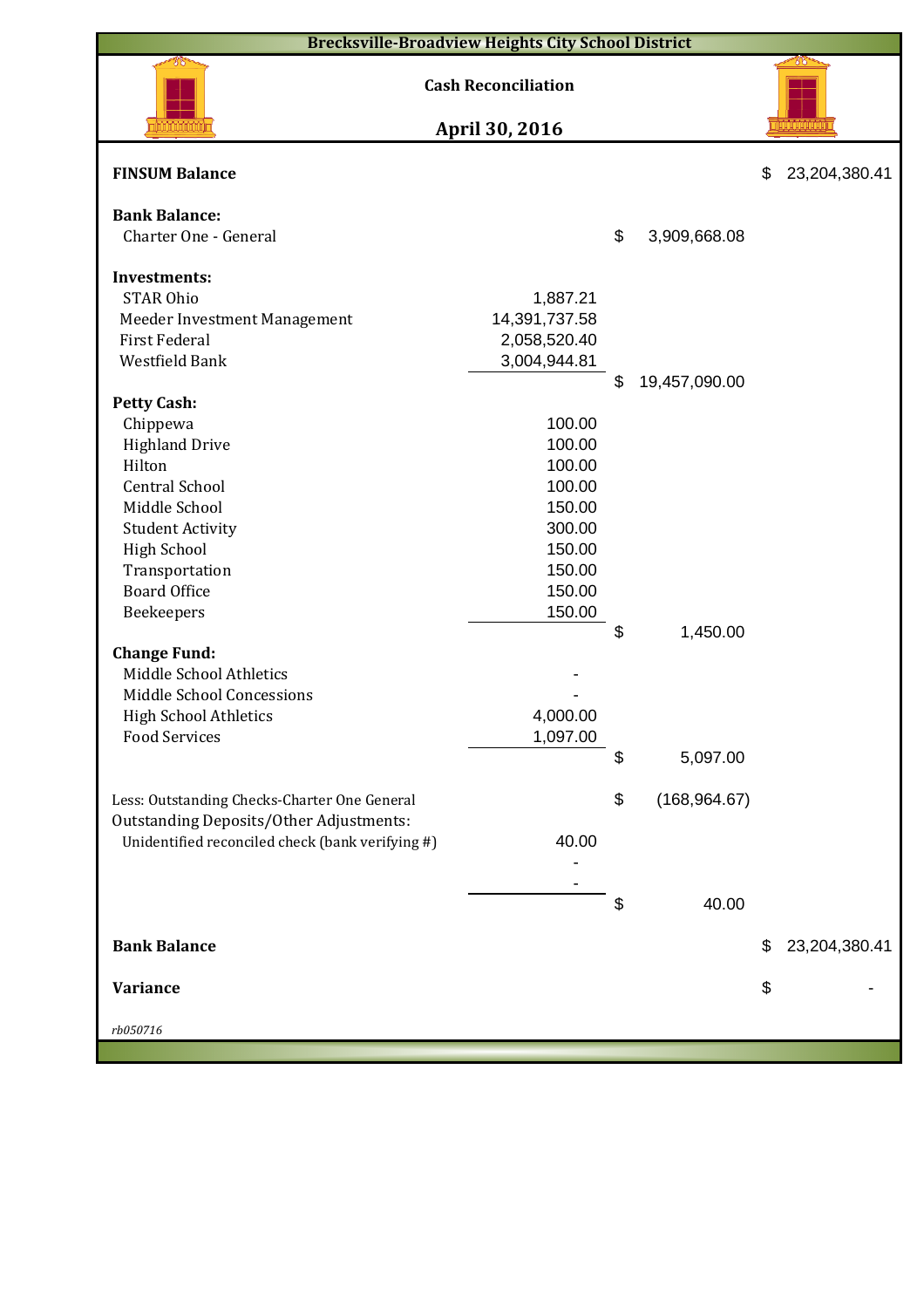|               | <b>Brecksville-Broadview Heights City School District</b> |                              |                                     |                   |                       |                             |                     |                                    |                        |  |  |  |
|---------------|-----------------------------------------------------------|------------------------------|-------------------------------------|-------------------|-----------------------|-----------------------------|---------------------|------------------------------------|------------------------|--|--|--|
|               |                                                           |                              |                                     |                   |                       |                             |                     |                                    |                        |  |  |  |
|               | April 30, 2016                                            | <b>Appropriation Summary</b> |                                     |                   |                       |                             |                     |                                    |                        |  |  |  |
|               |                                                           |                              |                                     |                   |                       |                             | rb050716            |                                    |                        |  |  |  |
|               | "where fine education is a heritage"                      |                              |                                     |                   |                       |                             |                     |                                    |                        |  |  |  |
|               |                                                           | <b>FYTD</b>                  | <b>Prior FY</b><br><b>Carryover</b> | <b>FYTD</b>       | <b>FYTD</b><br>Actual | <b>MTD</b><br><b>Actual</b> | Current             | <b>FYTD</b><br><b>Unencumbered</b> | <b>FYTD</b><br>Percent |  |  |  |
| Fund          |                                                           | Appropriated                 | <b>Encumbrances</b>                 | <b>Expendable</b> | <b>Expenditures</b>   | <b>Expenditures</b>         | <b>Encumbrances</b> | <b>Balance</b>                     | Exp/Enc                |  |  |  |
| 001           | <b>General Fund</b>                                       | \$45,823,986.00              | \$323,247.69                        | \$46,147,233.69   | \$37,367,542.59       | \$3,453,920.17              | \$1,309,699.75      | 7,469,991.35                       | 83.81%                 |  |  |  |
| 002           | <b>Bond Retirement</b>                                    | \$4,431,397.00               | \$0.00                              | 4,431,397.00      | \$2,384,025.84        | \$0.00                      | \$0.00              | 2,047,371.16                       | 53.80%                 |  |  |  |
| 003           | Permanent Improvement                                     | \$1,900,000.00               | \$798,264.93                        | 2,698,264.93      | \$1,366,251.58        | \$47,094.44                 | \$327,153.14        | 1,004,860.21                       | 62.76%                 |  |  |  |
| 004           | <b>Building Fund</b>                                      | \$0.00                       | \$136,000.00                        | 136,000.00        | \$136,000.00          | \$0.00                      | \$0.00              | 0.00                               | 100.00%                |  |  |  |
| 006           | <b>Food Service</b>                                       | \$1,708,100.00               | \$1,720.00                          | 1,709,820.00      | \$1,222,059.83        | \$111,708.54                | \$154,192.03        | 333,568.14                         | 80.49%                 |  |  |  |
| 007           | <b>Special Trust</b>                                      | \$82,402.00                  | \$0.00                              | 82,402.00         | \$68,976.22           | \$458.00                    | \$5,713.10          | 7,712.68                           | 90.64%                 |  |  |  |
| 009           | <b>Uniform Supplies</b>                                   | \$261,247.00                 | \$0.00                              | 261,247.00        | \$251,729.89          | \$6,034.61                  | \$27,123.76         | (17,606.65)                        | 106.74%                |  |  |  |
| 014           | Rotary - Internal Services                                | \$445,661.00                 | \$5,770.99                          | 451,431.99        | \$205,036.77          | \$38,965.90                 | \$118,075.56        | 128,319.66                         | 71.57%                 |  |  |  |
| 018           | Public School Support                                     | \$151,449.00                 | \$1,450.00                          | 152,899.00        | \$64,537.21           | \$6,735.65                  | \$19,082.49         | 69,279.30                          | 54.69%                 |  |  |  |
| 019           | Other Grants                                              | \$236,659.65                 | \$16,581.26                         | 253,240.91        | \$137,478.10          | \$15,045.97                 | \$16,402.54         | 99,360.27                          | 60.76%                 |  |  |  |
| 020           | Child Care Fund                                           | \$454,176.00                 | \$5,719.99                          | 459,895.99        | \$350,325.91          | \$29,281.98                 | \$7,758.92          | 101,811.16                         | 77.86%                 |  |  |  |
| 022           | <b>Unclaimed Funds</b>                                    | \$7,928.97                   | \$0.00                              | 7,928.97          | \$7,928.97            | \$0.00                      | \$0.00              | 0.00                               | 0.00%                  |  |  |  |
| 200           | <b>Student Managed Funds</b>                              | \$300,613.00                 | \$3,154.06                          | 303,767.06        | \$179,747.02          | \$33,973.40                 | \$43,250.82         | 80,769.22                          | 73.41%                 |  |  |  |
| 300           | <b>District Managed Funds</b>                             | \$660,645.00                 | \$33,196.22                         | 693,841.22        | \$424,856.54          | \$29,651.56                 | \$112,946.63        | 156,038.05                         | 77.51%                 |  |  |  |
| 401           | <b>Auxiliary Services</b>                                 | \$339,756.60                 | \$49,701.63                         | 389,458.23        | \$227,455.27          | \$24,529.54                 | \$59,667.79         | 102,335.17                         | 73.72%                 |  |  |  |
| 451           | OneNet (Data Communication)                               | \$10,800.00                  | \$0.00                              | 10,800.00         | \$10,800.00           | \$0.00                      | \$0.00              | 0.00                               | 100.00%                |  |  |  |
| 499           | Miscellaneous State Grants                                | \$50,000.00                  | \$16,789.67                         | 66,789.67         | \$35,002.05           | \$3,706.20                  | \$4,025.90          | 27,761.72                          | 58.43%                 |  |  |  |
| 516           | <b>IDEA-B</b>                                             | \$731,394.44                 | \$33,563.50                         | 764,957.94        | \$508,305.32          | \$12,132.68                 | \$190,426.91        | 66,225.71                          | 91.34%                 |  |  |  |
| 551           | Title III - Limited English Proficiency                   | \$14,587.67                  | \$0.00                              | 14,587.67         | \$12,414.24           | \$0.00                      | \$0.00              | 2,173.43                           | 85.10%                 |  |  |  |
| 572           | Title I - Disadvantaged Children                          | \$327,504.57                 | \$14.35                             | 327,518.92        | \$222,378.68          | \$20,635.70                 | \$256.00            | 104,884.24                         | 67.98%                 |  |  |  |
| 587           | Preschool                                                 | \$20,192.98                  | \$0.00                              | 20,192.98         | \$16,877.27           | \$1,461.36                  | \$0.00              | 3,315.71                           | 83.58%                 |  |  |  |
| 590           | Title II-A - Improving Teacher Quality                    | \$68,171.50                  | \$0.00                              | 68,171.50         | \$43,396.57           | \$3,787.71                  | \$3,600.00          | 21,174.93                          | 68.94%                 |  |  |  |
| 599           | Miscellaneous Federal Grants                              | \$0.00                       | \$0.00                              | 0.00              | \$0.00                | \$0.00                      | \$0.00              | 0.00                               | #DIV/0!                |  |  |  |
| <b>Totals</b> |                                                           | \$58,026,672.38              | \$1,425,174.29                      | \$59,451,846.67   | \$45,243,125.87       | \$3,839,123.41              | \$2,399,375.34      | \$11,809,345.46                    | 80.14%                 |  |  |  |